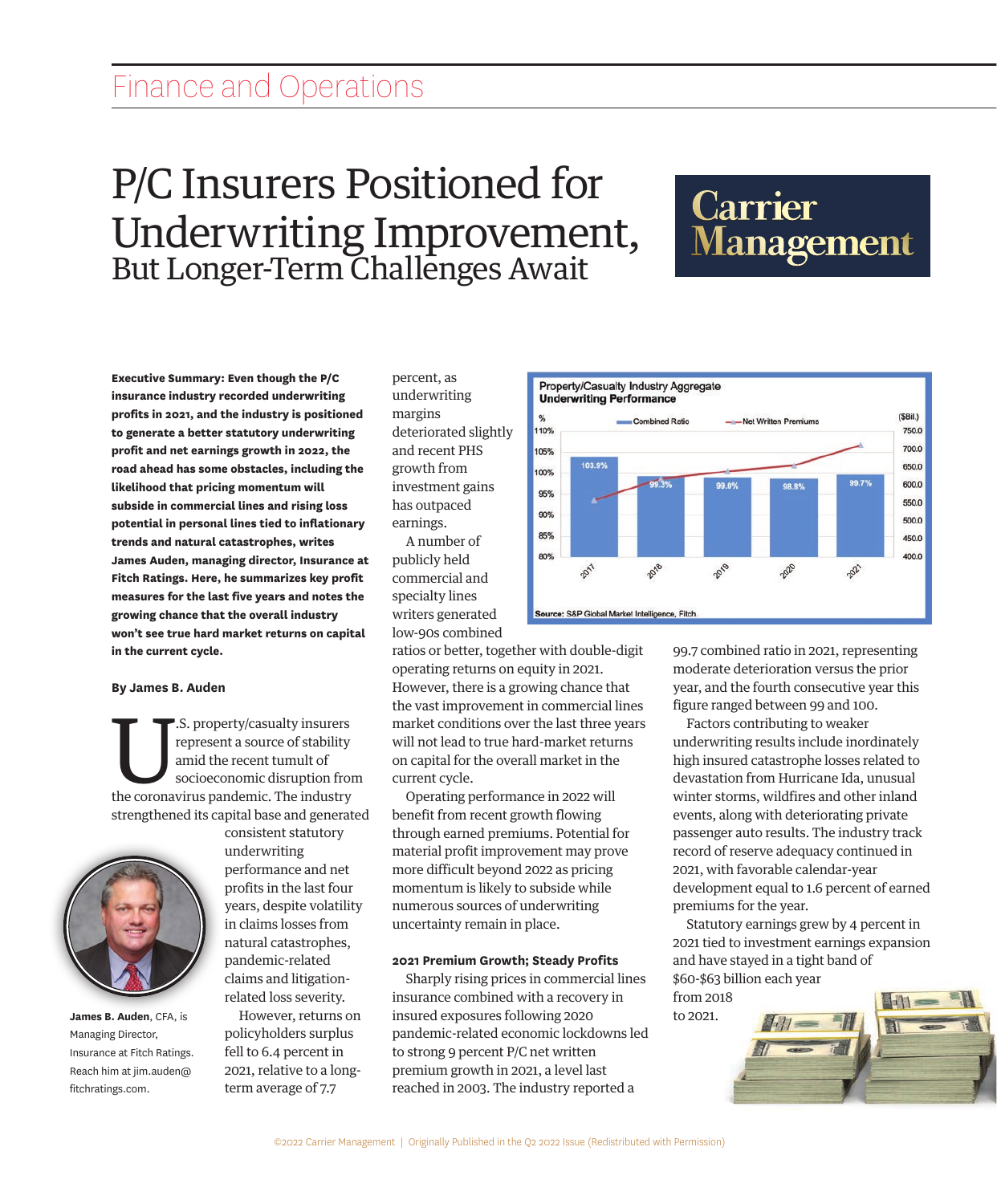

#### **Commercial and Personal Lines Results Diverge**

Underwriting performance by major customer segment differed widely in 2021 as commercial lines in aggregate moved to a material underwriting profit 96.5 combined ratio, with nearly 15 percent growth in written premium volume. A sharp decline in pandemic-related incurred losses, coupled with improving results across liability segments and continued low-90 combined ratios in workers compensation business fueled this reversal from 2020's sector underwriting loss.

Anticipated growth in earned premium tied to ongoing pricing increases across all lines outside of workers compensation create potential for further near-term underwriting improvement.

The personal lines sector moved to an underwriting loss in 2021. Private passenger

auto

results stumbled to a 101 combined ratio following record 2020 performance from sharp claims frequency declines as driving activity plummeted in the pandemic.

While claims frequency has not fully returned to prior norms, loss severity issues continued for bodily injury claims and emerged in physical damage coverage tied to rising inflation and supply chain shortages. Carriers are now more assertive with substantive pricing actions led by the traditionally more successful large public auto writers, which will promote

stabilization in 2022 results. But loss cost trends are likely to remain unfavorable.

Difficulties in the homeowners insurance market continue. Large insured catastrophe losses have contributed to underwriting losses for the line in four of the last five years, including a 105 combined ratio in 2021. Rising costs of building materials and contract labor add to challenges in projecting losses. While pricing trends in homeowners are largely positive, companies face problems in key states: California,

**continued on next page**

©2022 Carrier Management | Originally Published in the Q2 2022 Issue (Redistributed with Permission)